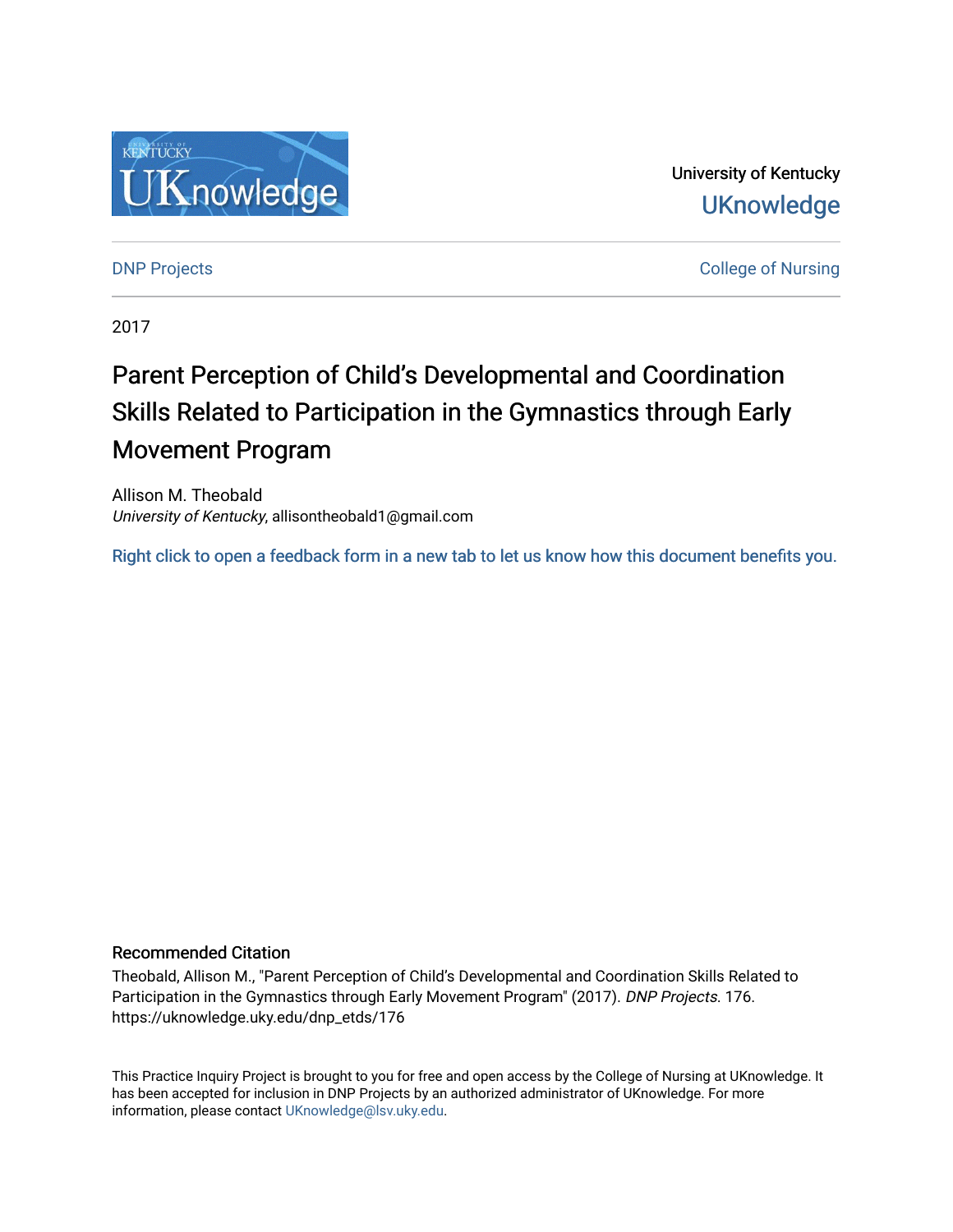Final DNP Project Report

Parent Perception of Child's Developmental and Coordination Skills Related to Participation in

the Gymnastics through Early Movement Program

Allison M. Theobald, BSN, RN

University of Kentucky

College of Nursing

Fall 2017

Leslie Scott, PhD, APRN, PPCNP-BC, CDE, MLDE- Committee Chair

Diana Inman, DNP, RN, APRN, CPNP, PMHS, PMHNP- Committee Member

Paula Johnson, MSN, APRN- Clinical Mentor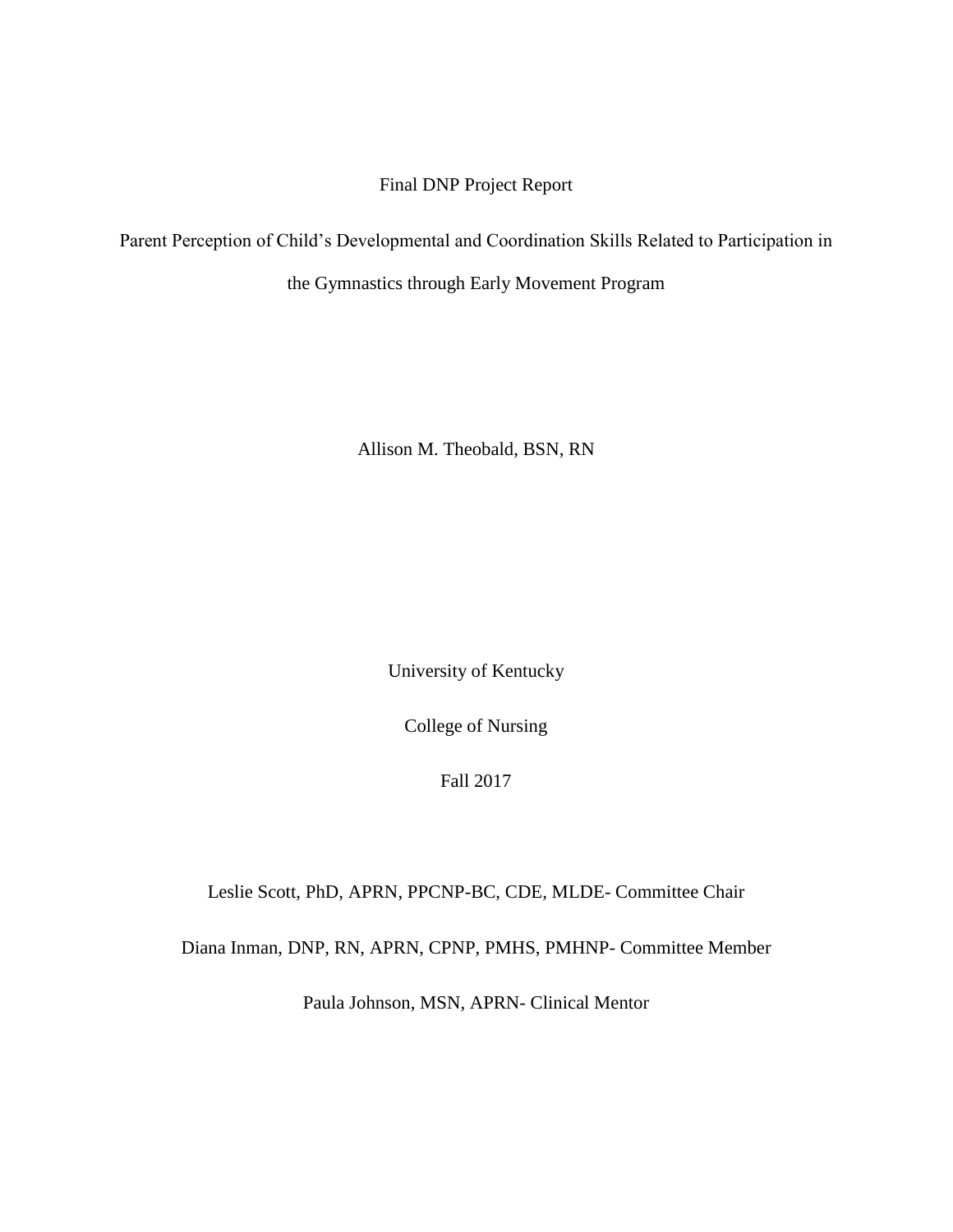## Table of Contents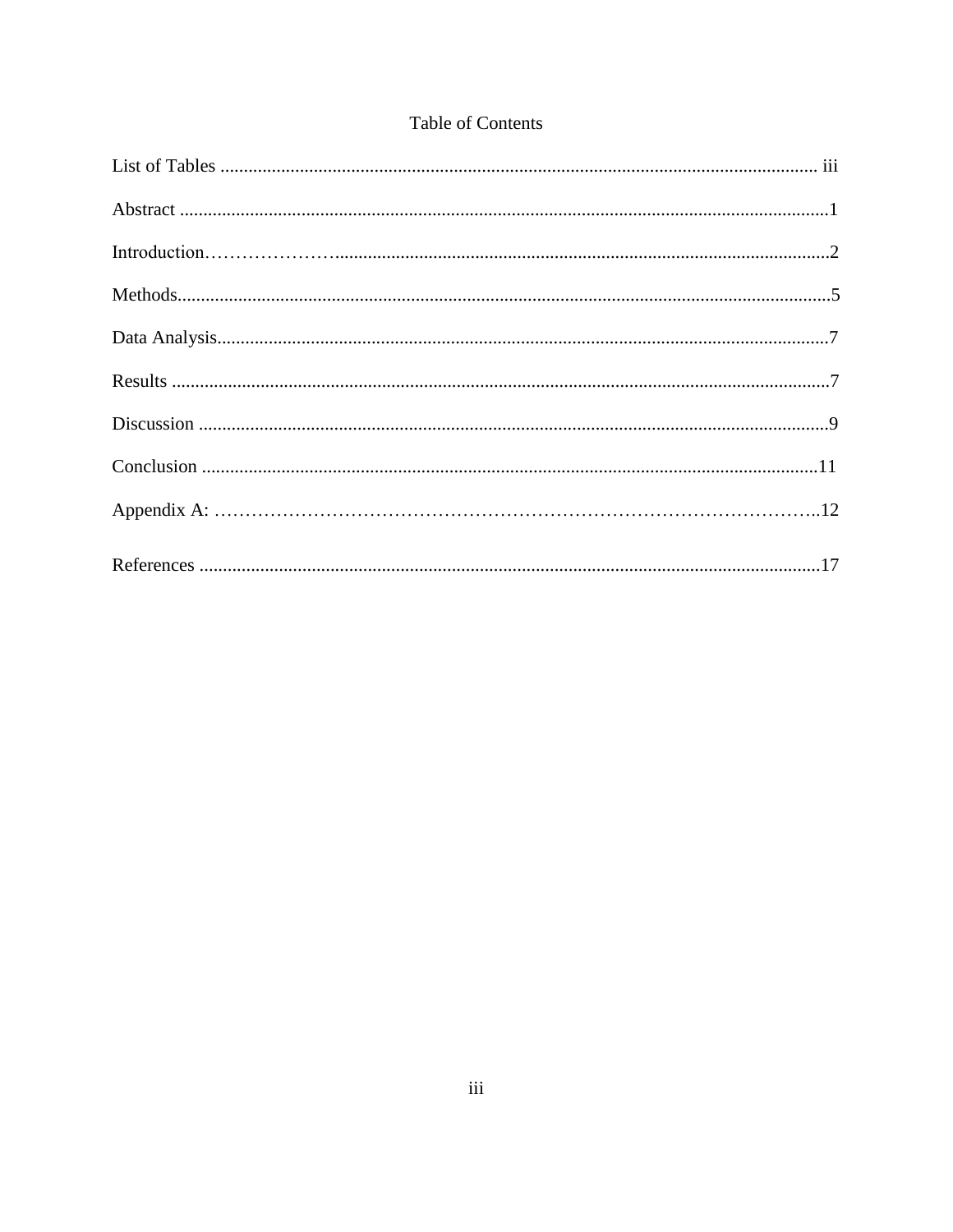# List of Tables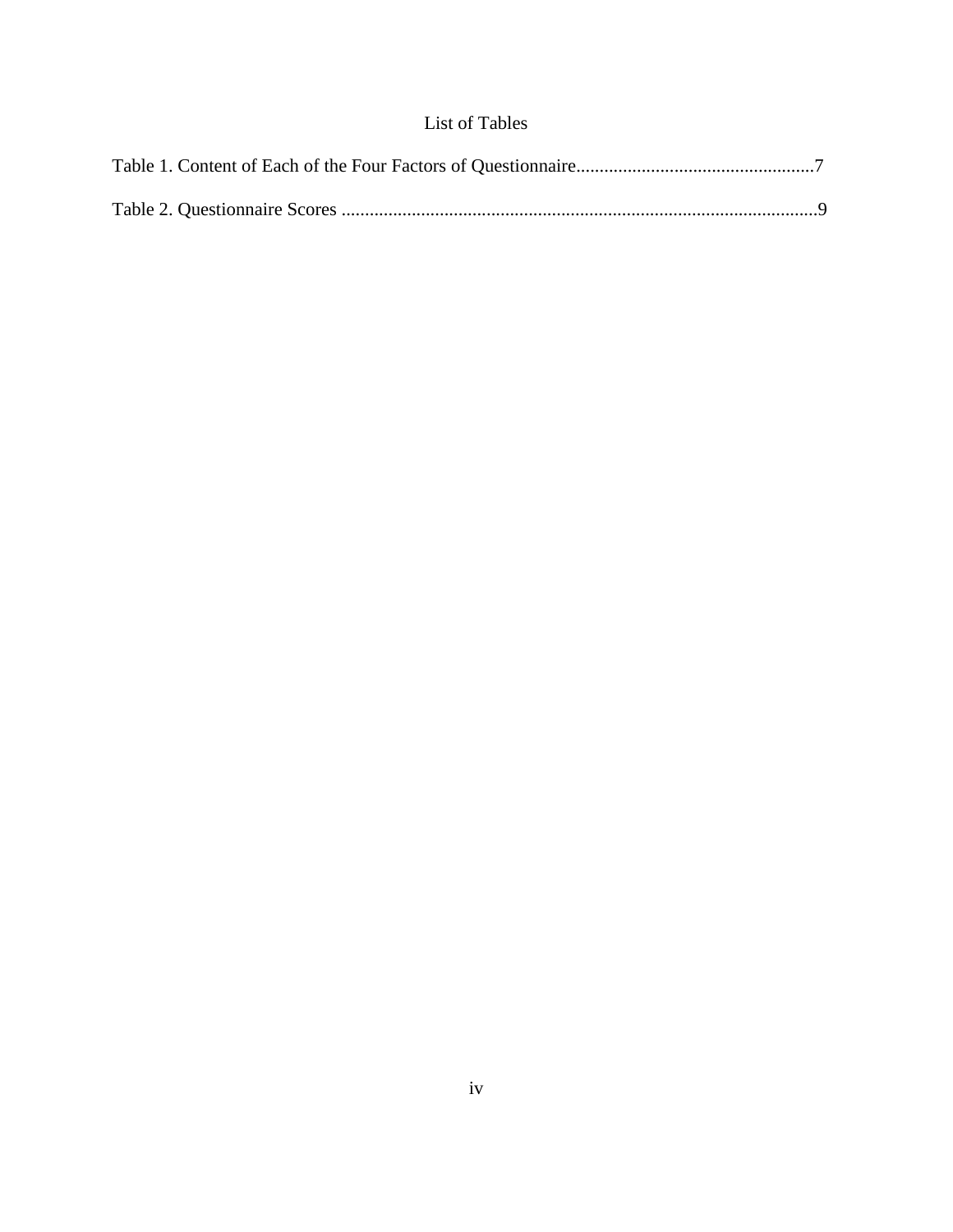### **Abstract**

This study aims to evaluate the effectiveness of the Gymnastics through Early Movement program in increasing motor ability in children with motor developmental delay or coordination deficits through the perception of the parent. The Gymnastics through Early Movement program is a therapeutic gymnastics program developed by a pediatric nurse and professional member of United States of America Gymnastics. The program was designed specifically for pre-school aged children who experience motor challenges. Over the course of six weeks, each 45-minute lesson included activities and obstacles focusing on fundamental preschool gymnastics skills to develop strength, coordination, and flexibility. The American Academy of Pediatrics supports child participation in sports to increase development in all areas. Gymnastics is one of the most comprehensive sports available to children, incorporating strength, flexibility, and balance to develop a range of motor and coordination skills as well as improving body awareness and posture. Evidence has shown participation in early intervention programs that address mental or neuromuscular and movement-related functions result in significant improvement (Park, Maitra, Achon, Loyola, Rincon, 2014). The Developmental Coordination Disorder Questionnaire (DCDQ) was used to evaluate the change in parent perception of their children's motor and coordination skills after participating in the Gymnastics through Early Movement program. Results demonstrated positive findings in the areas of general coordination and motor control. Specific improvements were found in post-test scores regarding endurance, posture, and agility. The fine motor category showed increased mean scores from 8 to 8.3. Mean scores for coordination increased from 12.6 to 14.3 and total score means increased from 37 to 41. All participants reported the Gymnastics through Early Movement program as valuable and fun for their children.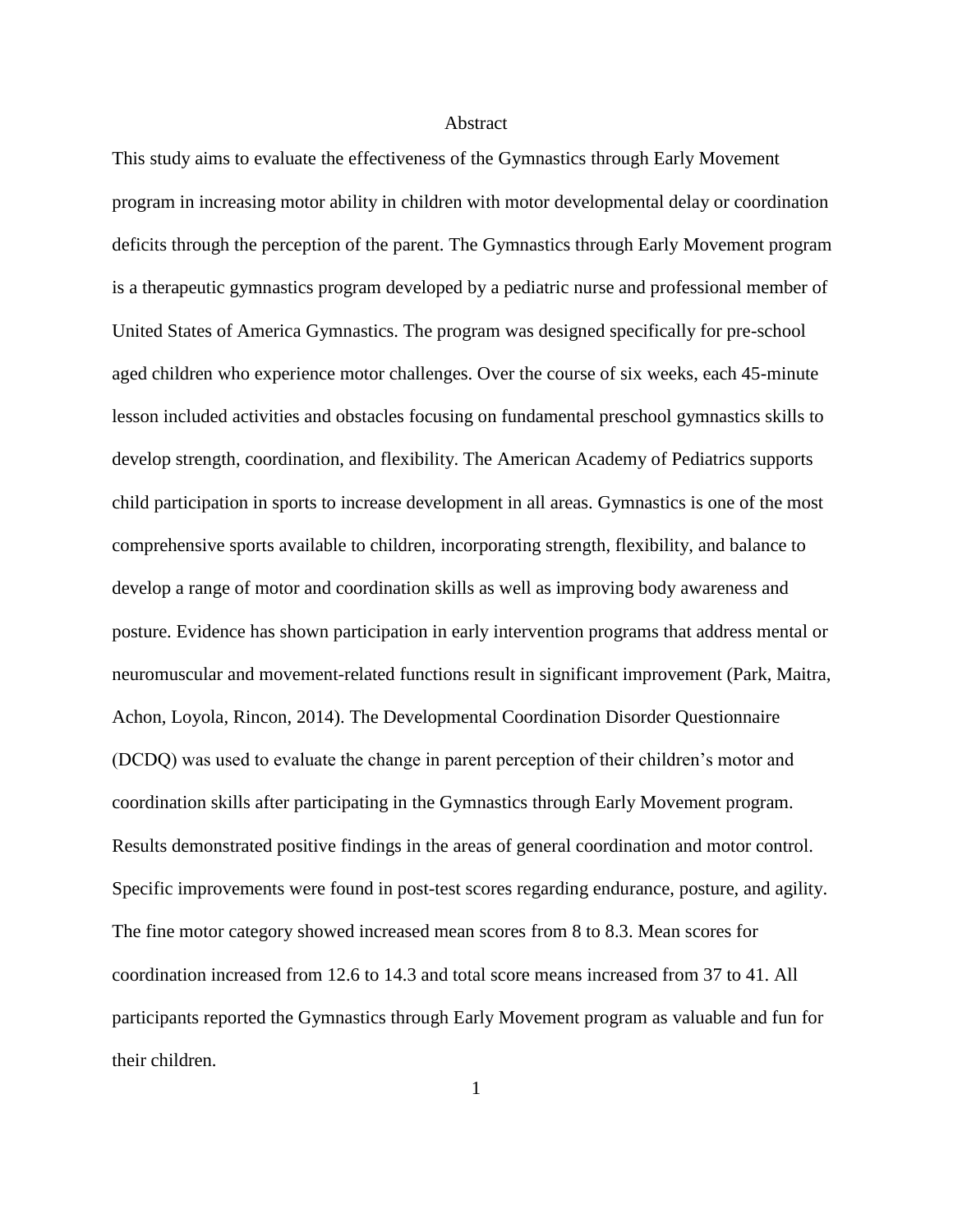Parent Perception of Child's Developmental and Coordination Skills Related to Participation in the Gymnastics through Early Movement Program

### **Introduction**

In the United States one in six, or approximately 15% of children ages 3-17 years-old have one or more developmental disabilities. Developmental delay is a significant delay of at least two standard deviations below the age-appropriate norm in at least one category. The DSM-V defines Developmental Coordination Disorder as a significant impairment in the development of motor coordination which markedly interferes with academic achievement or activities of daily living (American Psychiatric Association, 2013). Developmental Coordination Disorder (DCD) is a common developmental disorder among children and may manifest by marked delays in achieving motor milestones, dropping items, clumsiness, poor performance in sports or poor handwriting in school-aged children (Wilson et al. 2009).

To address motor developmental delay and DCD, the Infants and Toddlers with Disabilities Program (Part C) of the Individuals with Disabilities Education Act (IDEA) was created in 1986. The goal of this legislation was to enhance the development of infants and toddlers with disabilities, minimize potential developmental delay, and reduce educational costs to society by minimizing the need for special education services as children with disabilities reach school age (IDEA, 2004). First Steps is the statewide early intervention system in Kentucky providing services to children 0-3 years-old with developmental disabilities. First Steps offers comprehensive services through a variety of community agencies and is administered by the Department for Public Health. Those who graduate from First Steps may go on to enroll in Kentucky's Head Start or Early Head Start programs. However, these programs are offered only during traditional school sessions creating a gap in service during the summer.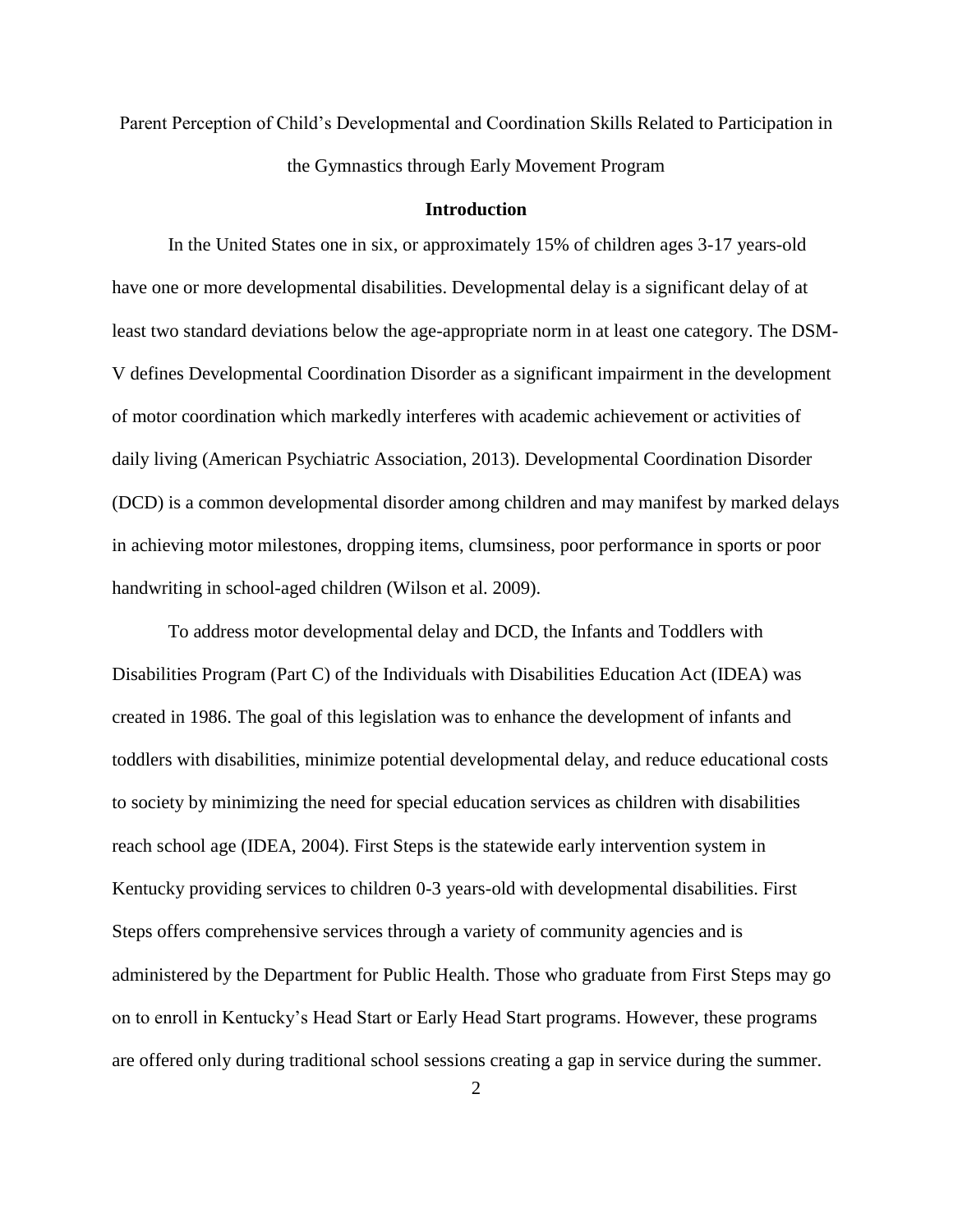Additionally, children who improve through First Steps may no longer meet criteria for Head Start benefits even though they may not have reached the same motor functioning as their peers.

Evidence supports high quality early intervention programs for vulnerable children to reduce the incidence of future problems in their learning, behavior, and health status. These services can change a child's developmental trajectory and improve outcomes for children, families, and communities. Intervention has been found to be more effective and less costly when it is provided earlier in life when the developing brain is most capable of change (Center on the Developing Child at Harvard University, 2008; 2010). Furthermore, participation in early intervention programs that address mental or neuromuscular and movement-related functions result in significant improvement (Park, Maitra, Achon, Loyola, Rincon, 2014).

The American Academy of Pediatrics supports child participation in sports to increase activity and develop socially and physically. Gymnastics is one of the most comprehensive sports available to children, incorporating strength, flexibility, and balance to develop a range of motor and coordination skills as well as improved body awareness and posture. There is limited data on the use of gymnastics and its effect on motor coordination skills in children with Developmental Coordination Disorder or developmental delay. The first published report of an artistic gymnastics program adapted for children with cerebral palsy found that six weeks of gymnastics training led to improvements of 10% or more in muscle strength, neuromuscular activation, range of motion, functional motor performance, and balance not seen after the control period. Furthermore, quality functional motor scores showed an average of 15% improvement in basic gross motor abilities from pre- to post-intervention. In this study, parents reported their children could apply these techniques to everyday motor tasks (Cook et al, 2015). There is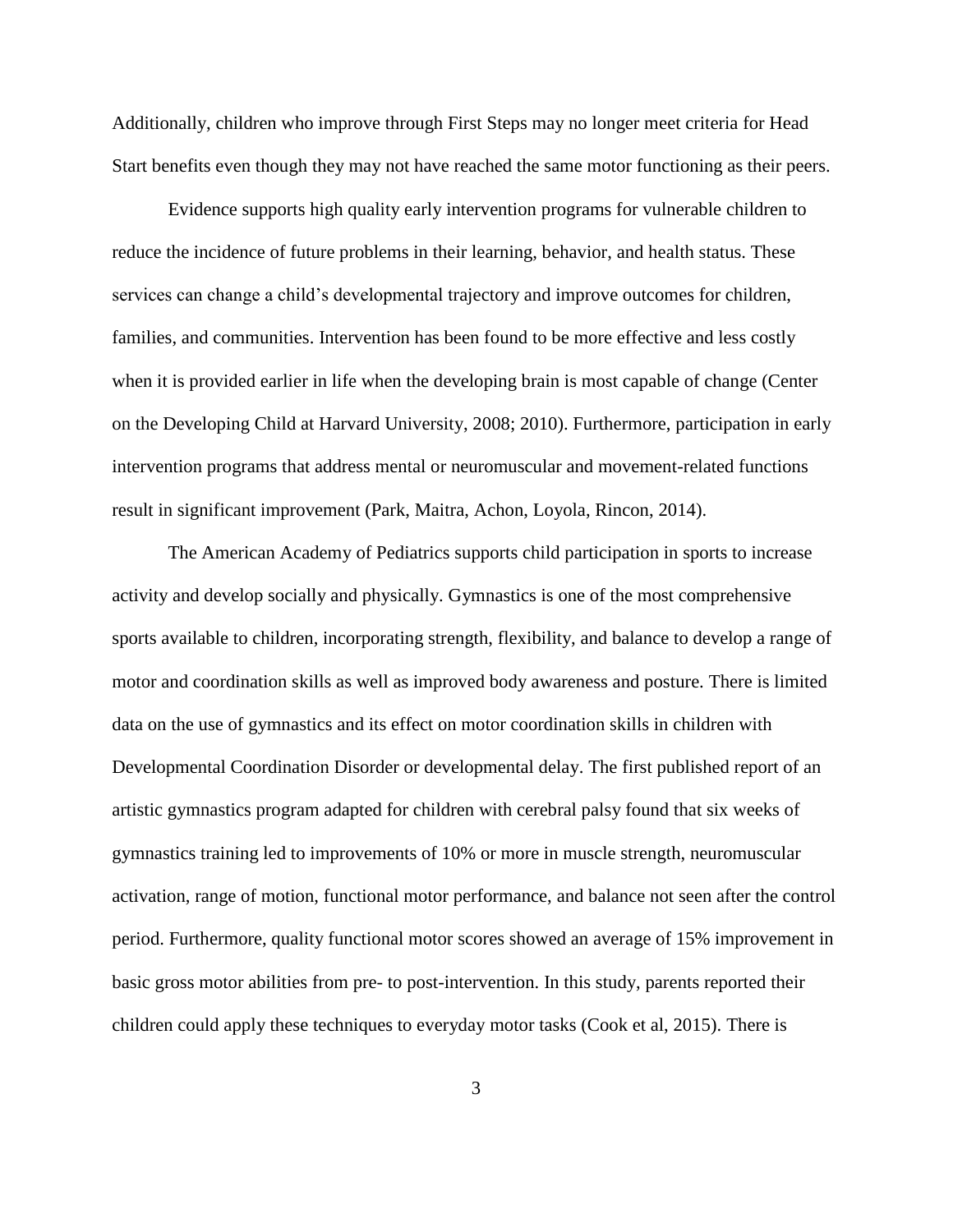evidence from multiple sources to suggest gymnastics-based programs may be effective as an early childhood intervention to decrease motor development and coordination deficits.

The aim of this project is to evaluate parent perception of child's change in developmental and coordination skills related to participation in the Gymnastics through Early Movement program.

### **The Gymnastics through Early Movement Program**

Gymnastics through Early Movement is a therapeutic preschool gymnastics program offered to early school-aged children whose parents perceive a motor skills or coordination deficit compared to peers. It is an early childhood intervention service for motor and coordination development offered free of charge in a non-clinical setting at Kentucky Gymnastics Academy, a 14,000 square foot gymnastics facility in Louisville, Kentucky. The program was developed in 2017 by a pediatric nurse practitioner student with experience in neurology and a professional member of USA Gymnastics with more than 25 years' experience as a high-level competitive gymnast and instructor in the Women's Junior Olympic program. The program was designed specifically for pre-school aged children who experience motor challenges. Knowledge of early childhood growth and development, physical therapy, occupational therapy, sports medicine, and kinesiology was incorporated into curriculum. The program includes six 45-minute weekly lessons over the course of six weeks. Each class includes activities and obstacles focusing on fundamental preschool gymnastics skills to develop strength, coordination, and flexibility. Lessons incorporate large and fine motor skills, motor planning, balance, and body control. More details about the course curriculum can be found in Appendix A.

4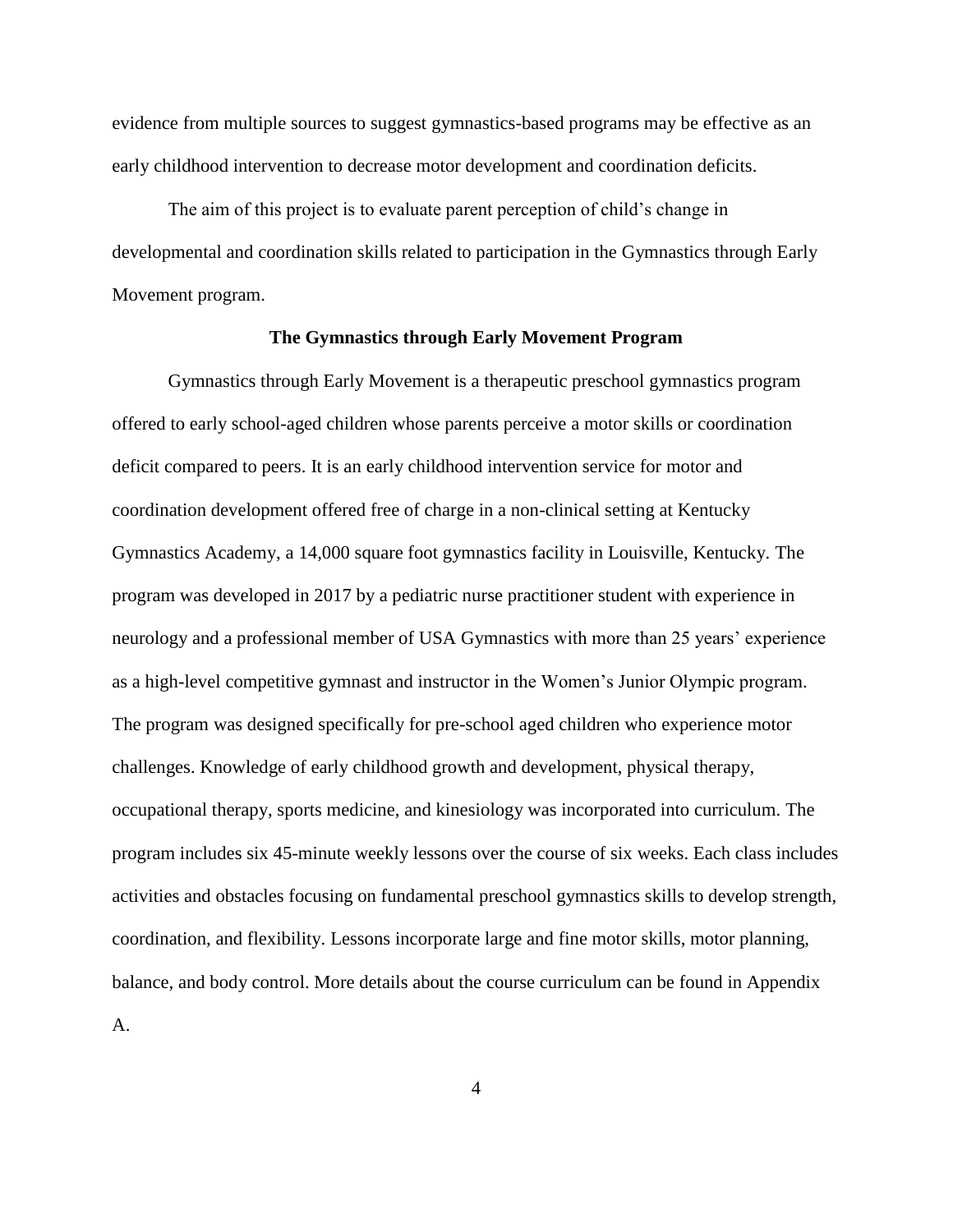### **Methods**

### **Study Design**

This study is a quasi-experimental pre-test and post-test design. The Developmental Coordination Disorder questionnaire was administered to participating parents at the beginning and end of each six-week session. A parent questionnaire was chosen because parent report has been found to be useful in the process of identification of developmental and movement difficulties (Bois, Sarrazin, Brustad, Trouilloud, & Cury, 2005). Parental concern about a child's development has shown to be a powerful tool for the identification of significant problems in the child, particularly children older than four years of age (Glascoe, 2003). Furthermore, parent questionnaires can provide qualitative, accurate assessment of their children's skills in a naturalistic environment (Wilson, 2000). The questionnaires were analyzed to evaluate the relationship between change in questionnaire scores and participation in the Gymnastics through Early Movement program.

#### **Participants**

Participants were recruited from the Gymnastics through Early Movement program registry. Initial contact with potential subjects was made by telephone by the lead investigator. Eligible participants included parents ages 18-65 who perceive their child (3-8 years of age) with a motor developmental delay or coordination deficit and are also enrolled in the Gymnastics through Early Movement program. Exclusion criteria includes participants unable to read and understand English and participant's child unable to walk unassisted.

 Two enrollment periods resulted in five parents who met the criteria for enrollment. During the first enrollment, two parents were excluded due to their child's inability to complete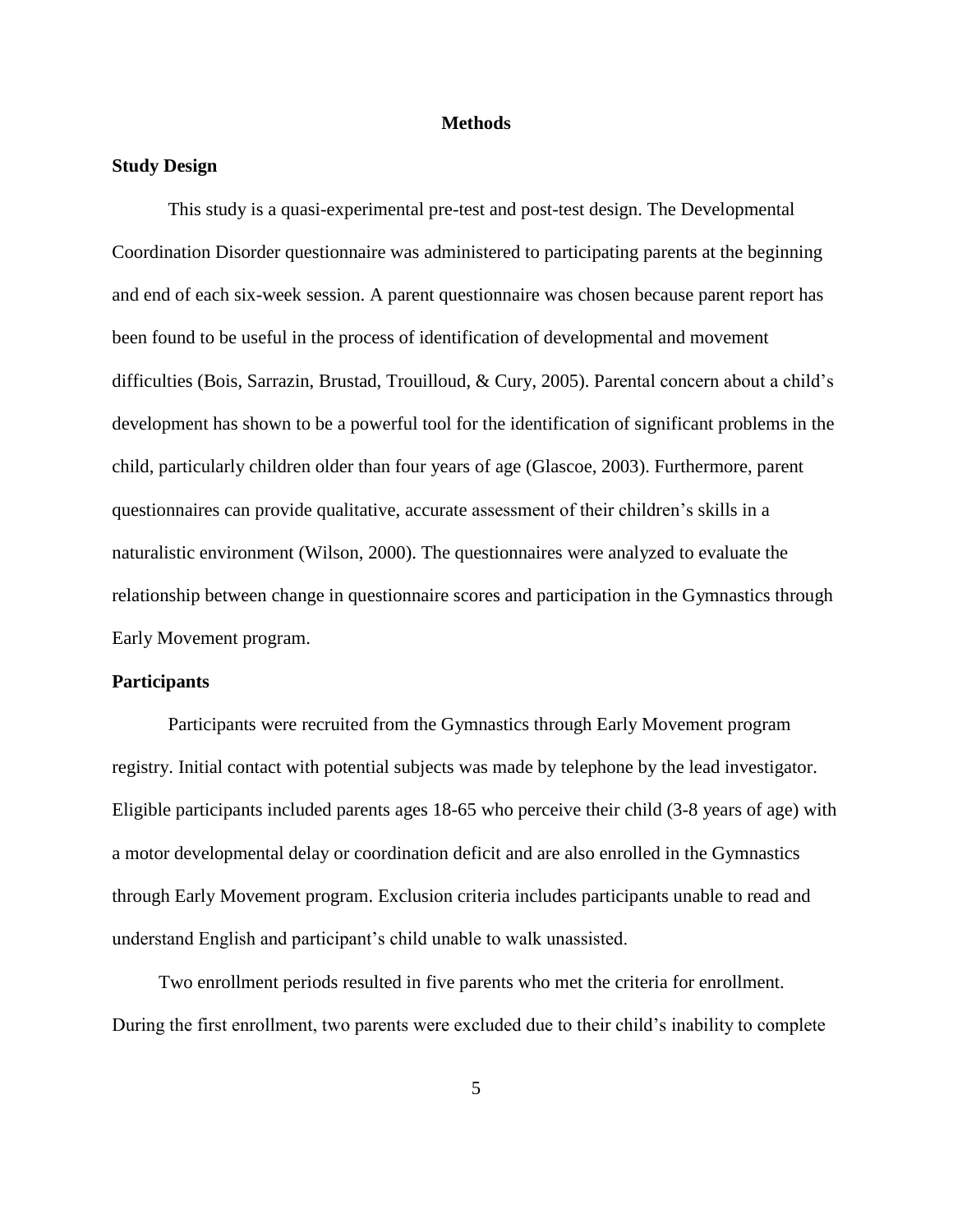the program, a language barrier, or failure to perceive a motor challenge in their child. Three parents whose children participated in the Gymnastics through Early Movement Program were eligible. Two mothers resulting in three total students completed the questionnaires. The three children whose parents were enrolled ranged from 5 to 8 years of age, were all male, and were identified as having motor challenges by their mother. All students were able to walk unassisted. Each participating child receives accommodations or special services such as an Individualized Education Plan (IEP) during the school-year.

### **The Developmental Coordination Disorder Questionnaire**

The Developmental Coordination Disorder Questionnaire (DCDQ) is not diagnostic, but intended for use with 5-15-year-old children to provide information on the existence of motor difficulties in children based on parents' perceptions of the children's functional skills outside of the clinic setting. The questionnaire evaluates four areas: Control during movement, fine motor/handwriting, gross motor/planning, and general coordination. The DCDQ requires parents to compare her child's coordination with other children of the same age and rate it on a 5-point Likert scale. The DSDQ sensitivity is 84.6% and the specificity is 70.8%. Internal consistency is very strong and demonstrates construct validity by differentiating between children with and without developmental coordination disorder, but it is most accurate in identifying children who may have a DCD. A score  $0-48$  represents those in the  $0-10<sup>th</sup>$  percentile and is categorized as Indication Developmental Coordination Disorder. Scores 49-57 represent those in the 11-24<sup>th</sup> percentile and indicate a Suspect DCD and scores 58-85 place in the 25-100<sup>th</sup> percentile and are denoted as Probably Not DCD (Wilson et al., 2000).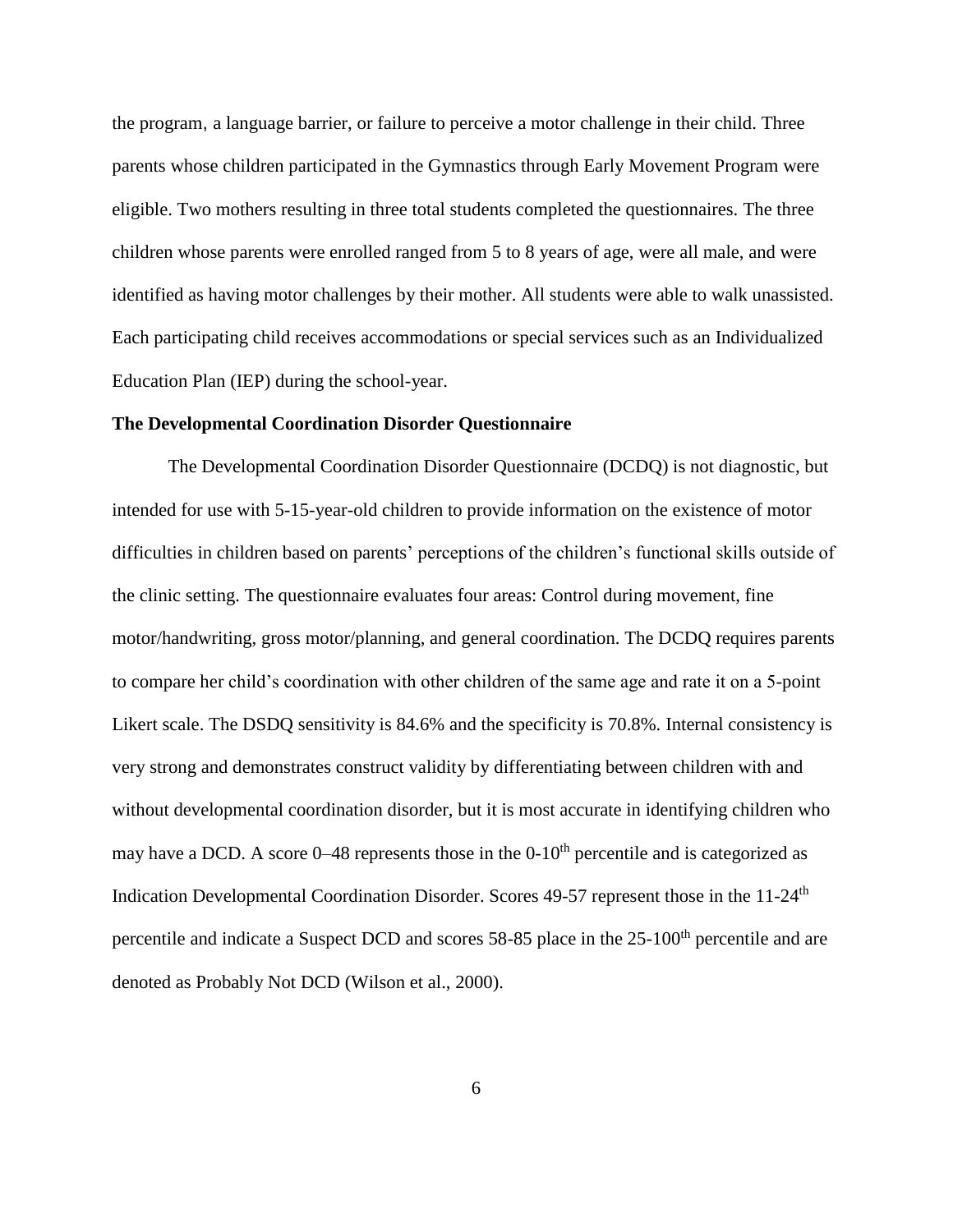| <b>Control During</b><br>Movement | Fine Motor/<br>Handwriting | Gross Motor/<br>Planning | General<br>Coordination |
|-----------------------------------|----------------------------|--------------------------|-------------------------|
| 1. Throws ball                    | 7. Writing fast            | 11. Team sports          | 15. Bull in china       |
| 2. Catches ball                   | 8. Writing legibly         | 12. Avoid sports         | 16 Awkward              |
| 3. Hits ball/birdie               | 9. Effort & pressure       | 13. Ride a bike          | 17. Fatigues easily     |
| 4. Jumps over                     | 10. Cuts                   | 14. Learning skills      |                         |
| 5. Runs and stops                 |                            |                          |                         |
| 6. Plan activity                  |                            |                          |                         |

Table 1. Content of Each of the Four Factors of Questionnaire (Wilson, 2000)

#### **Data Analysis**

Descriptive statistics were utilized to examine the pre-and post-questionnaires. The mean and standard deviation was found for each category in addition to the total scores of the questionnaires before and after implementation of the program. Individual questions were analyzed in each category to determine commonalities among increased results.

#### **Results**

Results from the Developmental Coordination Disorder Questionnaire before and after participation in the Gymnastics through Early Movement Program were diverse. Student "A" had a pre-score of 20/75 categorized as Indication of DCD by the questionnaire. In the control during movement category his score increased from 8/30 to 10/30. His fine motor/handwriting score remained the same at 4/20. His general coordination score increased from 8/25 to 9/25. His total score increased by three points after the program to 23/75, demonstrating an increase in developmental coordination; however, his total score remains in the Indication of DCD category.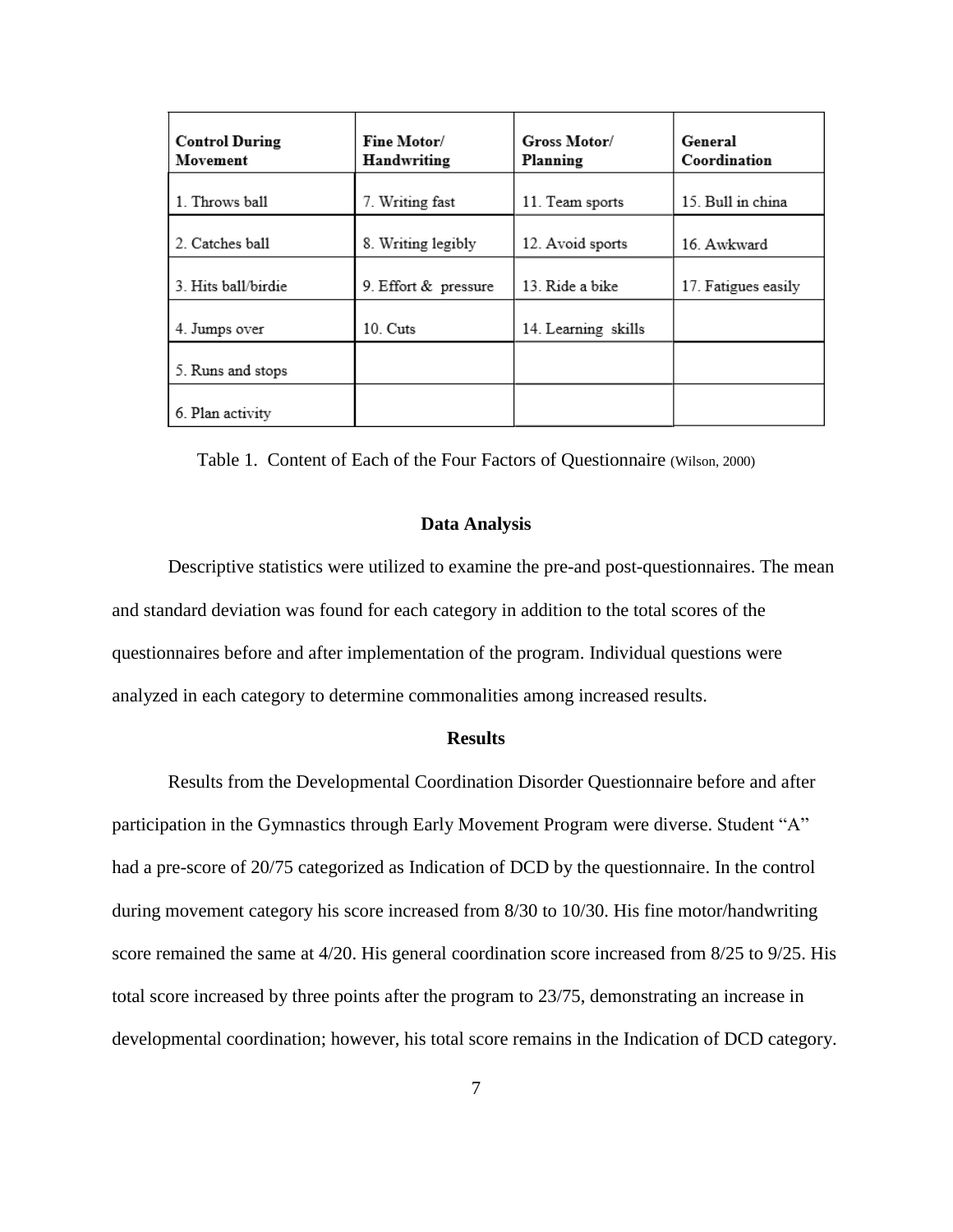Student "C" scored 57/75 on the pre-test. This score falls on the higher range of the Suspect DCD category, however; his score increased the most (5 total points) to a 62/75 postscore which re-categorizes his score into Probably Not DCD. His improvements were found in fine motor/handwriting and general coordination.

Student "T's" post-score decreased by three points from his pre-test score. His score in control during movement changed from 13/30 to 10/30. Fine motor/handwriting category score remained the same as well as general coordination although responses to the individual questions in this category changed. As a result, student "C" went from a 29/75 to a 26/75, both indicating a probable Developmental Coordination Disorder. His mother's comment on the questionnaire states, "This class has helped strengthen his core and he has been able to do most of the obstacles. It was nice seeing him interact and learn to do things I was unsure if he could do."

Intervention effected only student "C's" scores in the fine motor/handwriting category. Across the board, the most change was seen in the general coordination category. Two out of the three students were reported by their parents to fatigue less easily, improve posture, and lessen clumsiness. One student achieved a higher score on ability to learn new skills and being quick and competent in activities of daily living. Two out of the three students increased total scores by 3-5 points over the six-week course. Mean scores for control decreased from 14.7 to 14.3 while fine motor means increased from 8 to 8.3. Coordination mean scores also increased from 12.6 to 14.3. The means of the total scores increased from 37 to 41. A summary of these results can be found in Table 2. Overall participation in the Gymnastics through Early Movement program had a positive effect on the majority of parent perception of the students' developmental and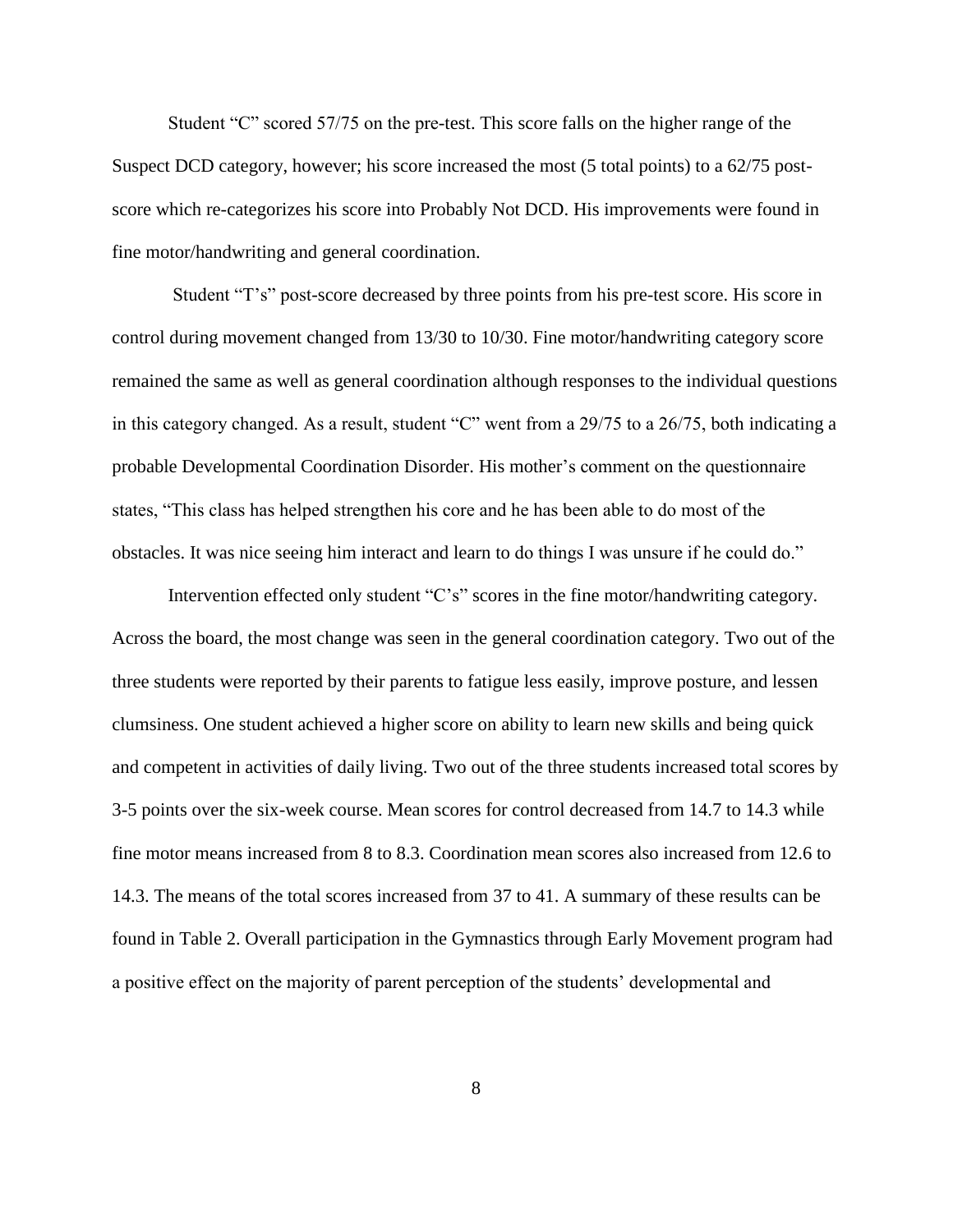coordination skills and all participants reported the program as valuable and fun for their children.

| <b>Student</b> |            | <b>Control Scores</b> |            | <b>Fine Motor</b><br><b>Scores</b> |     | Coordination<br><b>Scores</b> |     | <b>Total scores</b> |
|----------------|------------|-----------------------|------------|------------------------------------|-----|-------------------------------|-----|---------------------|
|                | <b>Pre</b> | <b>Post</b>           | <b>Pre</b> | <b>Post</b>                        | Pre | <b>Post</b>                   | Pre | <b>Post</b>         |
| А              | 8          | 10                    |            | 4                                  | 8   | 9                             | 20  | 23                  |
|                | 23         | 23                    | 15         | 16                                 | 19  | 23                            | 62  | 75                  |
|                | 13         | 10                    |            |                                    | 11  | 11                            | 29  | 26                  |

Table 2. Questionnaire Scores

#### **Discussion**

### **Limitations**

Several limitations were present in this study that affected the ability to effectively determine if the Gymnastics through Early Movement program has a clinical significance on motor coordination and development. The first limitation was the small sample size due to classes being offered in only one location and low total enrollment in the program. Pre-school gymnastics enrollment is typically lower in the summer and the facility experienced a decreased enrollment throughout classes; however, there was a disconnect between the amount of interest and the number of students who enrolled. The program was scheduled in the summer in the attempt to bridge the gap left by state funded interventions.

Participants were all female and answered questions about their all male children which may also limit the generalizability of the study findings. Motor development and coordination was assessed by the parents rather than a clinical professional which may have affected the accuracy of the results, especially in the case of the student whose motor development and coordination skills reportedly decreased after intervention.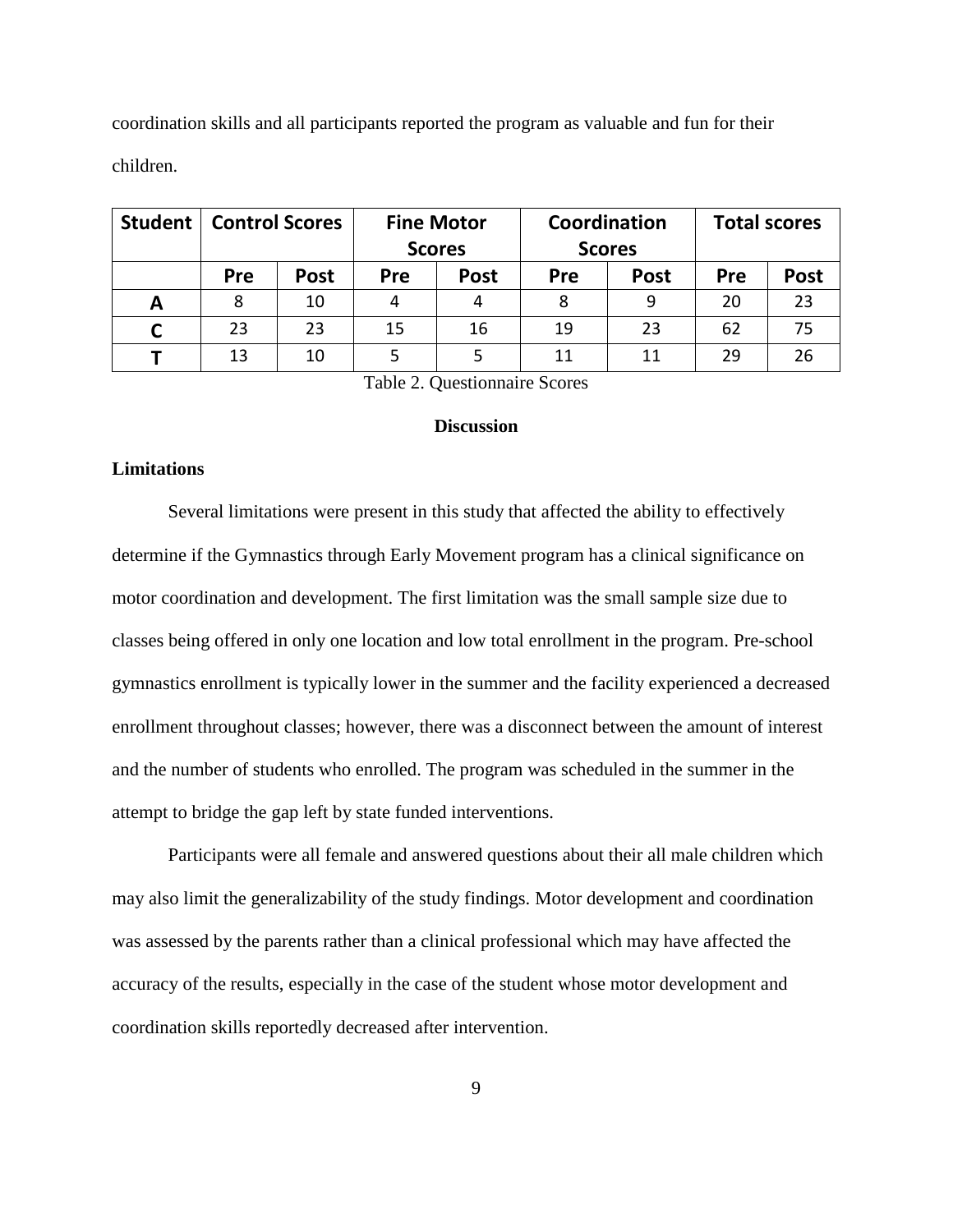The selected questionnaire was an additional limitation. Though it was an acceptable indicator of parent perception of a child's coordination skills, it failed to identify additional benefits the program may have offered such as balance, muscle tone, motor planning, focuscontrol, flexibility, and confidence.

The largest limitation was the need for adaptation of the curriculum. In addition to motor challenges, co-existing conditions such as Autism Spectrum Disorder and Disruptive Behavioral Disorder were also present and affected adherence to scheduled activities. Two of the three children had difficulty following directions and staying on task, requiring the instructor to modify planned lessons in the moment based on the child's willingness to participate and mental ability level. Student "C" whose scores showed a significant increase was the only one able to fully participate and complete all scheduled activities and obstacles. Furthermore, there may have been unforeseen factors occurring in the clinic setting or in the community that could have impacted the outcome of this study. The study concluded after six-weeks of participation which may be the minimum required time to develop improvements in motor skills. It is unknown if continuation of the program or re-enrollment in additional sessions would result in further benefits. Because the project was completed over the course of six-weeks, the sustainability of the effect of the program cannot be demonstrated.

### **Implications For Future Practice**

The results of this study indicate implications for the future. There is a need for further research to identify specific activities that improve a child's motor development and coordination outside of a clinical setting. Additional studies of the Gymnastics through Early Movement, conducted with larger sample sizes and control groups are needed to determine the effectiveness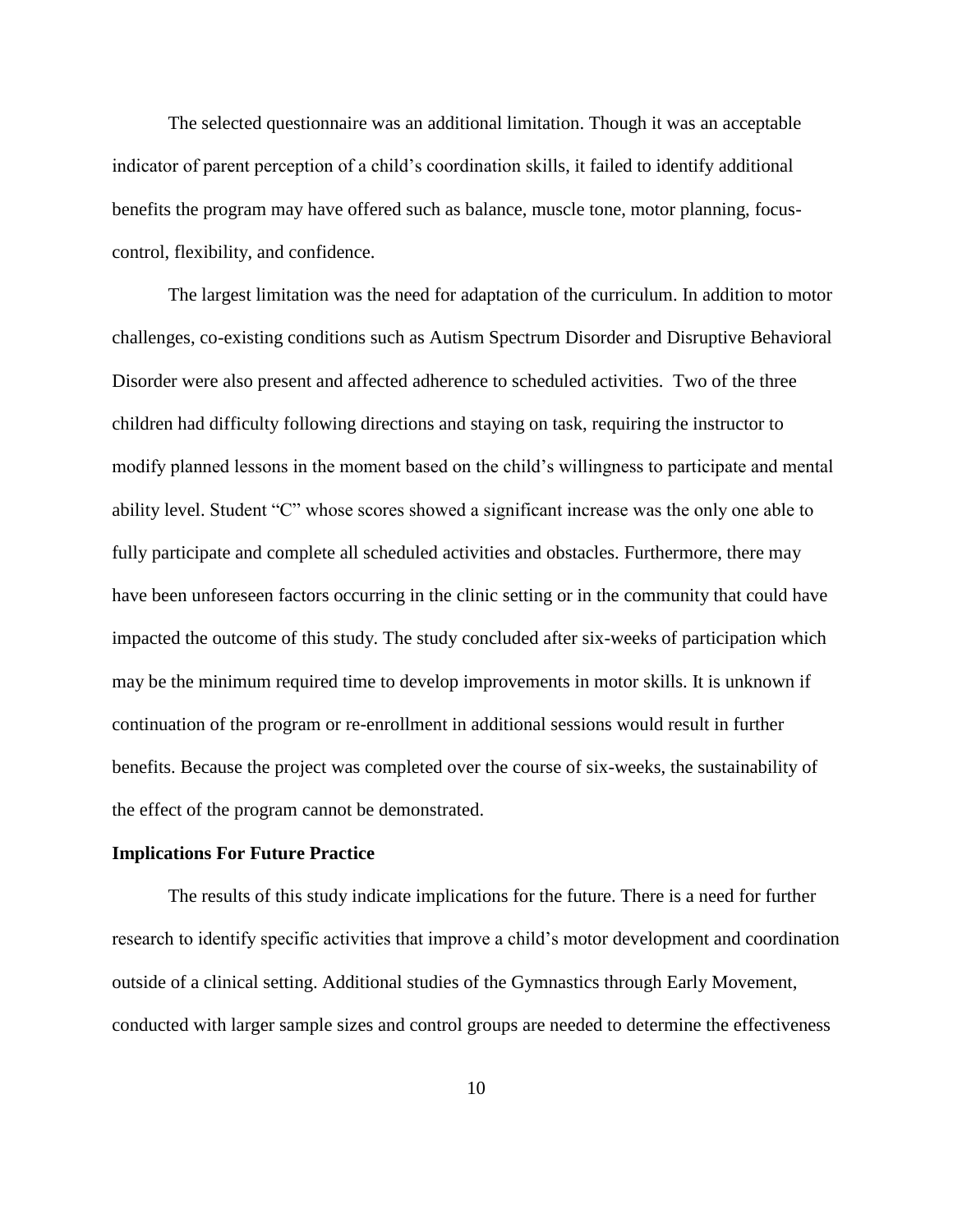on a parents' perception of a child's motor abilities. In the future, participation criteria should exclude co-existing mental conditions in children that may affect ability to complete the program as designed. The length of the program may need to be extended to maximize motor progress and follow-up studies are needed among participants to determine sustainability of the results.

### **Conclusion**

In conclusion, the Gymnastics through Early Movement Program may be beneficial to motor developmental delays or coordination disorders found in early school-aged children. The study showed improvements in general coordination and motor control after participating in the six-week program. Specific advances were found in endurance, posture, and clumsiness and overall scores on the DCDQ. The Gymnastics through Early Movement program appears to be a valuable early intervention program that can be offered in a non-clinical setting and is fun for children who have motor developmental delays and coordination deficits.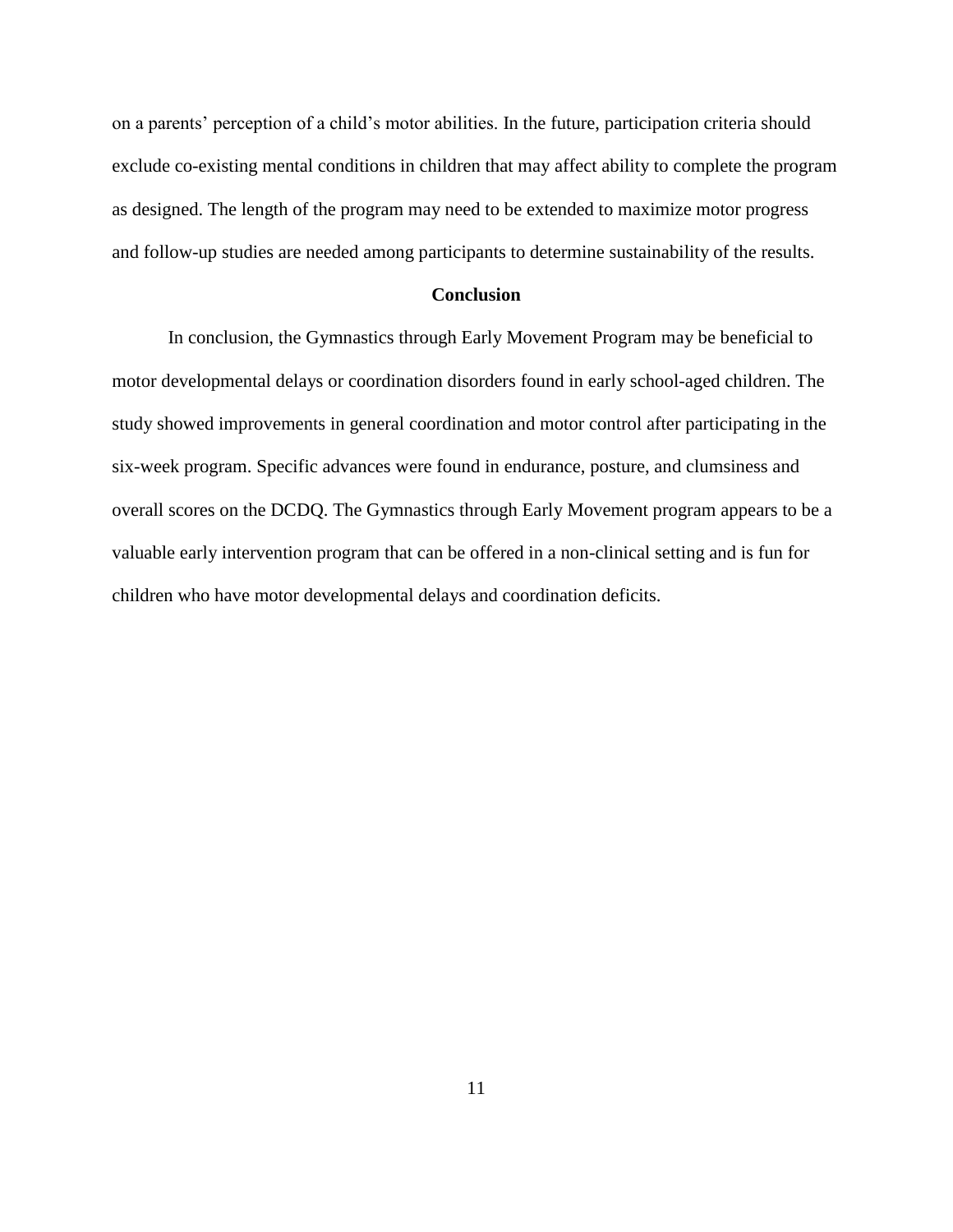|               | <b>Week One</b>            | <b>Week Two</b>            | Week<br><b>Three</b>       | <b>Week Four</b>           | <b>Week Five</b>           | <b>Week Six</b>            |
|---------------|----------------------------|----------------------------|----------------------------|----------------------------|----------------------------|----------------------------|
| 10<br>minutes | Warm-up                    | Warm-up                    | Warm-up                    | Warm-up                    | Warm-up                    | Warm-up                    |
| 10<br>minutes | Circuit 1                  | Circuit 4                  | Circuit 7                  | Circuit 1                  | Circuit 4                  | Circuit 7                  |
| 10<br>minutes | Circuit 2                  | Circuit 5                  | Circuit 8                  | Circuit 2                  | Circuit 5                  | Circuit 8                  |
| 10<br>minutes | Circuit 3                  | Circuit 6                  | Circuit 9                  | Circuit 3                  | Circuit 6                  | Circuit 9                  |
| 5<br>minutes  | Slide<br>Time/Free<br>Play | Slide<br>Time/Free<br>Play | Slide<br>Time/Free<br>Play | Slide<br>Time/Free<br>Play | Slide<br>Time/Free<br>Play | Slide<br>Time/Free<br>Play |

Appendix A: Gymnastics through Early Movement Curriculum

# **Warm up (***Follow the Leader Style):*

| <b>Activity</b>                                                                                             | <b>Description</b>                                                                                                          | <b>Focus Area</b>                                 |
|-------------------------------------------------------------------------------------------------------------|-----------------------------------------------------------------------------------------------------------------------------|---------------------------------------------------|
| Running                                                                                                     | Forward jog, Backward jog                                                                                                   | Gross Motor, Endurance                            |
| <b>Bunny Hop</b>                                                                                            | Small two foot jumps                                                                                                        | Gross Motor, Coordination                         |
| Frog Jumps                                                                                                  | Large squat jumps                                                                                                           | Gross Motor, Strength                             |
| <b>Bear Walks</b>                                                                                           | Legs straight, arms straight,<br>hands and feet on floor<br>walking                                                         | Gross Motor, Coordination                         |
| <b>Flamingo Hops</b>                                                                                        | One leg jumps                                                                                                               | Balance, Coordination,<br>Strength                |
| Stretching<br>(Sometimes done with stuffed)<br>animals, foam blocks, beach<br>ball etc. depending on theme) | Squat-stands, Reaching/arm<br>circles, Straddle sit and lean,<br>butterfly, pike sit, long steps,<br>seal stretch, cat back | Flexibility; Range of Motion                      |
| Table tops                                                                                                  | Make flat surface by lifting<br>hips up; feet and hands on<br>floor                                                         | Strength, Posture                                 |
| Teepee Hold                                                                                                 | Reverse pike hold, hands and<br>feet on floor                                                                               | Strength                                          |
| Donkey Kicks                                                                                                | Hands on floor, jump and<br>kick butt with feet                                                                             | Strength, Coordination,<br><b>Weight Transfer</b> |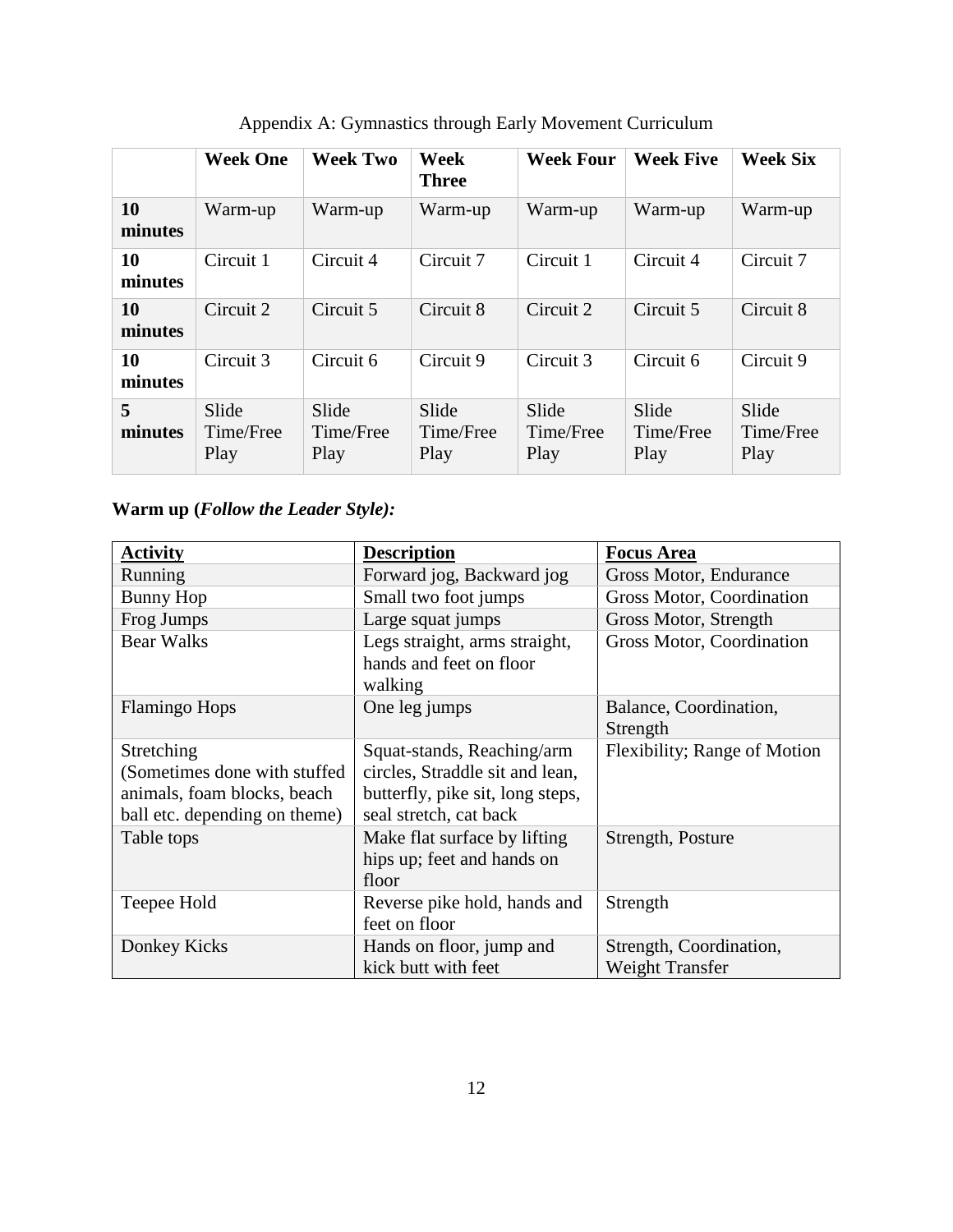| <b>Activity</b>             | <b>Description</b>            | <b>Focus Area</b>             |
|-----------------------------|-------------------------------|-------------------------------|
| Cat walk                    | Walk on the floor beam        | <b>Balance</b>                |
| Crawl through the bear cave | Through the tunnel            | <b>Gross Motor</b>            |
| Kangaroo Jumping            | Straight two foot jumps on    | Focus Control,                |
|                             | spring board                  | Coordination                  |
| <b>Monkey Swings</b>        | Hang on baby bars, run and    | Fine Motor                    |
|                             | swing on bars                 |                               |
| Rolly Poly Roll             | Log roll down wedge           | Coordination, Vestibular      |
|                             |                               | Exposure                      |
| <b>Flamingo Pose</b>        | One leg stand on mushroom for | <b>Balance, Focus Control</b> |
|                             | 3 seconds                     |                               |

### **Circuit 2**

| (On Tumble Trak)      |                                                               |                                             |
|-----------------------|---------------------------------------------------------------|---------------------------------------------|
| <b>Activity</b>       | <b>Description</b>                                            | <b>Focus Area</b>                           |
| <b>Bunny Hop</b>      | Small two foot jumps                                          | Coordination                                |
| <b>Backwards Jump</b> | Jumping backwards on<br>trampoline                            | Coordination                                |
| <b>Seat Drops</b>     | Jump to sit, bounce back to<br>stand                          | Coordination, Motor Planning                |
| Sideways Jumps        | Jumping facing one side then<br>the other                     | Coordination                                |
| <b>Tuck Jumps</b>     | Jump, bend knees in air up to<br>chest                        | Coordination, abdominal and<br>leg strength |
| Straddle Jumps        | Jump, straddle legs in air,<br>return together before landing | Coordination, Motor Control                 |
| Donkey Kicks          | From knees, jump to hands<br>and return to knees              | Coordination, Weight<br>Shifting            |
| Jump Over             | Jump over obstacles in the<br>path                            | Motor Planning, Coordination                |
| Running               | Run across trampoline and<br>jump into foam pit               | Speed, Coordination                         |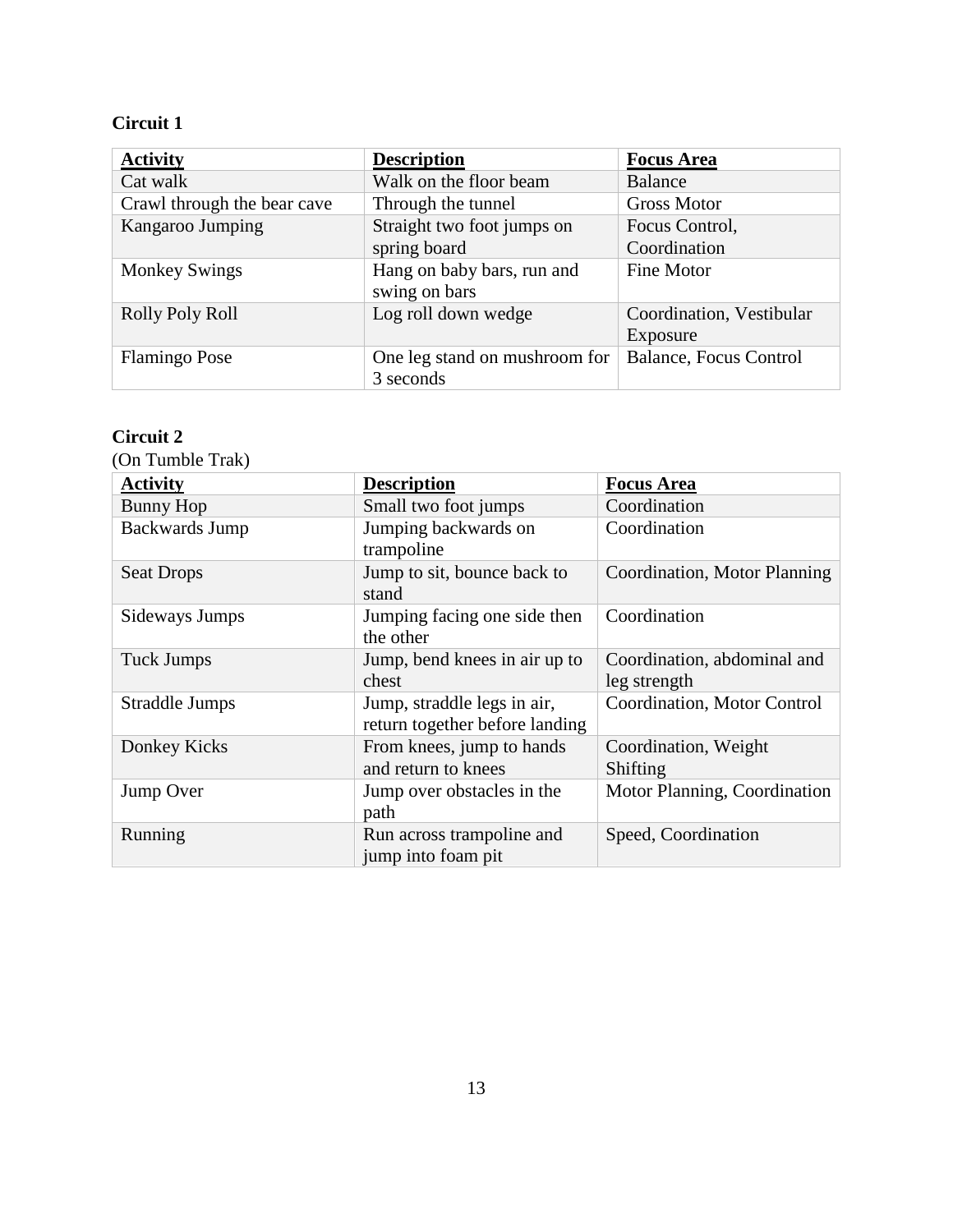| <b>Activity</b>    | <b>Description</b>               | <b>Focus Area</b>        |
|--------------------|----------------------------------|--------------------------|
| Pit Crawl          | Crawl through foam pit over      | Motor Planning, Strength |
|                    | dispersed mats                   |                          |
| Rope Swing         | Sit on knot in rope, hold on     | Fine motor, Strength     |
|                    | with arms, swing out over pit    |                          |
| Rock Jumps         | Climb up to vault table (4 feet) | Motor Planning,          |
|                    | tall) jump off into pit          |                          |
| Beam Crawl         | Crawl across beam over foam      | Balance, Focus Control,  |
|                    | pit, looking forward             | Coordination             |
| <b>Build Tower</b> | Build towers of 3 pit blocks,    | <b>Gross Motor</b>       |
|                    | kick them down                   |                          |

# **Circuit 4**

| <b>Activity</b>              | <b>Description</b>                                                      | <b>Focus Area</b>               |
|------------------------------|-------------------------------------------------------------------------|---------------------------------|
| <b>Straight Jumps</b>        | Run down runway, jump on<br>spring board, jump onto resi                | Speed, Coordination             |
| Hula Hoop maze               | Step one foot into hula hoops<br>laid adjacent to each other            | <b>Motor Control</b>            |
| Sit up throw                 | Lay flat, holding item, sit up<br>to throw it at target                 | Abdominal and arm strength      |
| Leap to music dots           | Using far apart music dots<br>they should long step/leap to<br>each one | <b>Spatial Awareness</b>        |
| Handstand                    | Handstand on wall, walking<br>feet up to get in position                | Arm Strength, Body<br>Awareness |
| <b>Scarf Throw and Catch</b> | Throwing scarves and<br>catching scarves before they<br>hit the ground  | Tracking                        |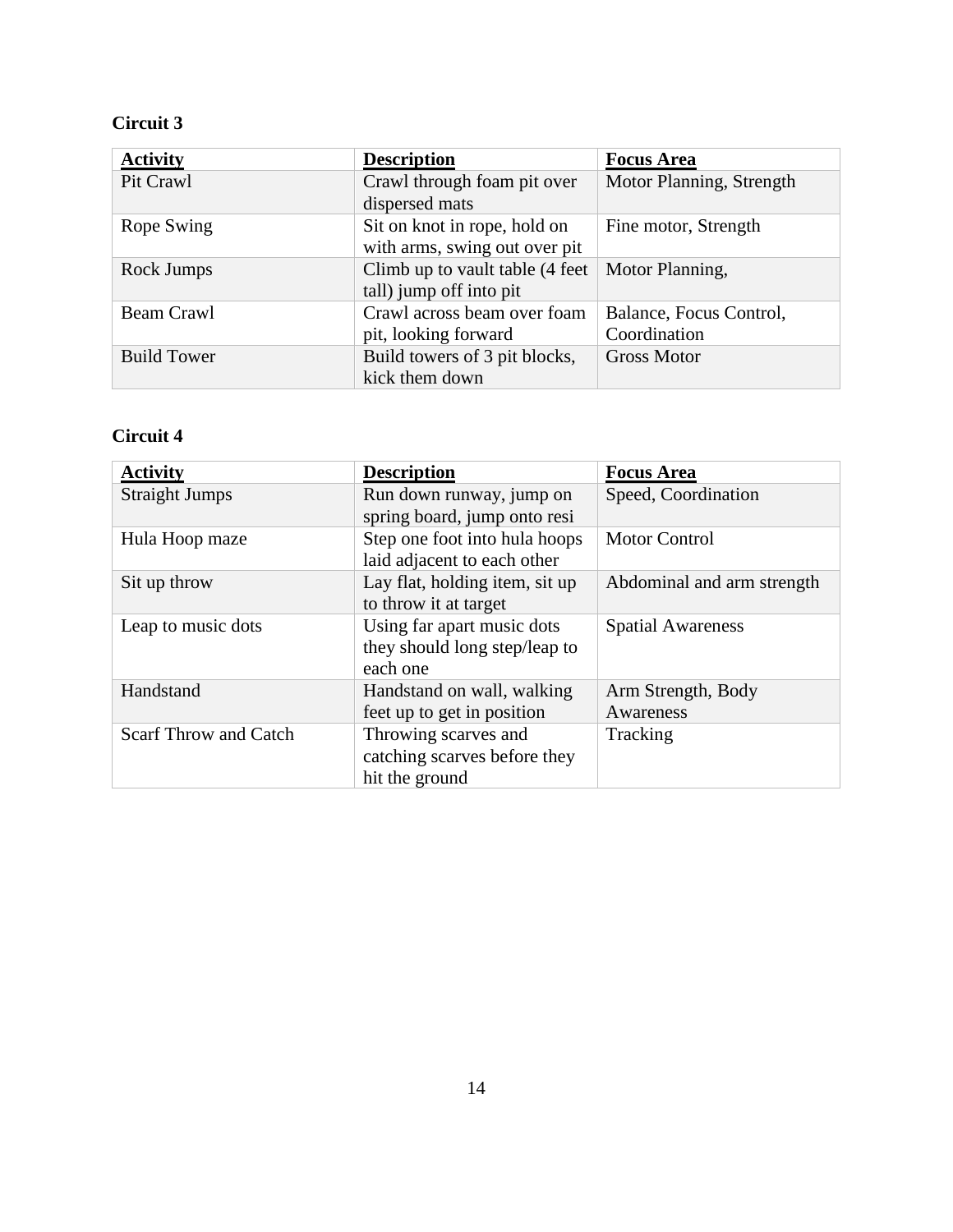| (On low beams)                           |
|------------------------------------------|
| <b>Activity</b>                          |
| <b>Forward Walk</b>                      |
| Backward Walk                            |
| Side Walk                                |
| <b>Bunny Hops</b>                        |
| Ice-cream Scoops                         |
| <b>Step Over Blocks</b>                  |
| <b>Crawl Across</b>                      |
| <b>Scarf Toss</b>                        |
| Turn Arounds                             |
| Releve Walking                           |
| Stick it game (jumping off and trying to |
| freeze)                                  |
|                                          |

**Circuit 6**

| <b>Activity</b>    | <b>Description</b>                              | <b>Focus Area</b>                        |
|--------------------|-------------------------------------------------|------------------------------------------|
| Net Climb          | Climbing up and across net                      | Coordination, Strength                   |
| P-bars Bear Walk   | Bear walks on top of parallel<br>bars           | Balance, Coordination, Motor<br>planning |
| L-hold photo       | Hold L shape on pommel<br>horse for 1-3 seconds | Strength                                 |
| <b>Ring Swings</b> | Hold on rings with hands and<br>swing           | Fine Motor, Strength                     |

# **Circuit 7**

| <b>Activity</b>    | <b>Description</b>                               | <b>Focus Area</b>         |
|--------------------|--------------------------------------------------|---------------------------|
| Resi Wall          | Run and climb up resi turned<br>vertical         | Strength, Coordination    |
| <b>Beach Balls</b> | Throwing and catching beach<br>balls             | Tracking, Coordination    |
| Crawl up beam      | Crawl up elevated beam                           | Balance                   |
| Ladder             | Go down ladder correctly                         | Coordination, Gross Motor |
| Crab walk carry    | Carry item on stomach while<br>doing a crab walk | Strength, Coordination    |

-For each activity the focus area is balance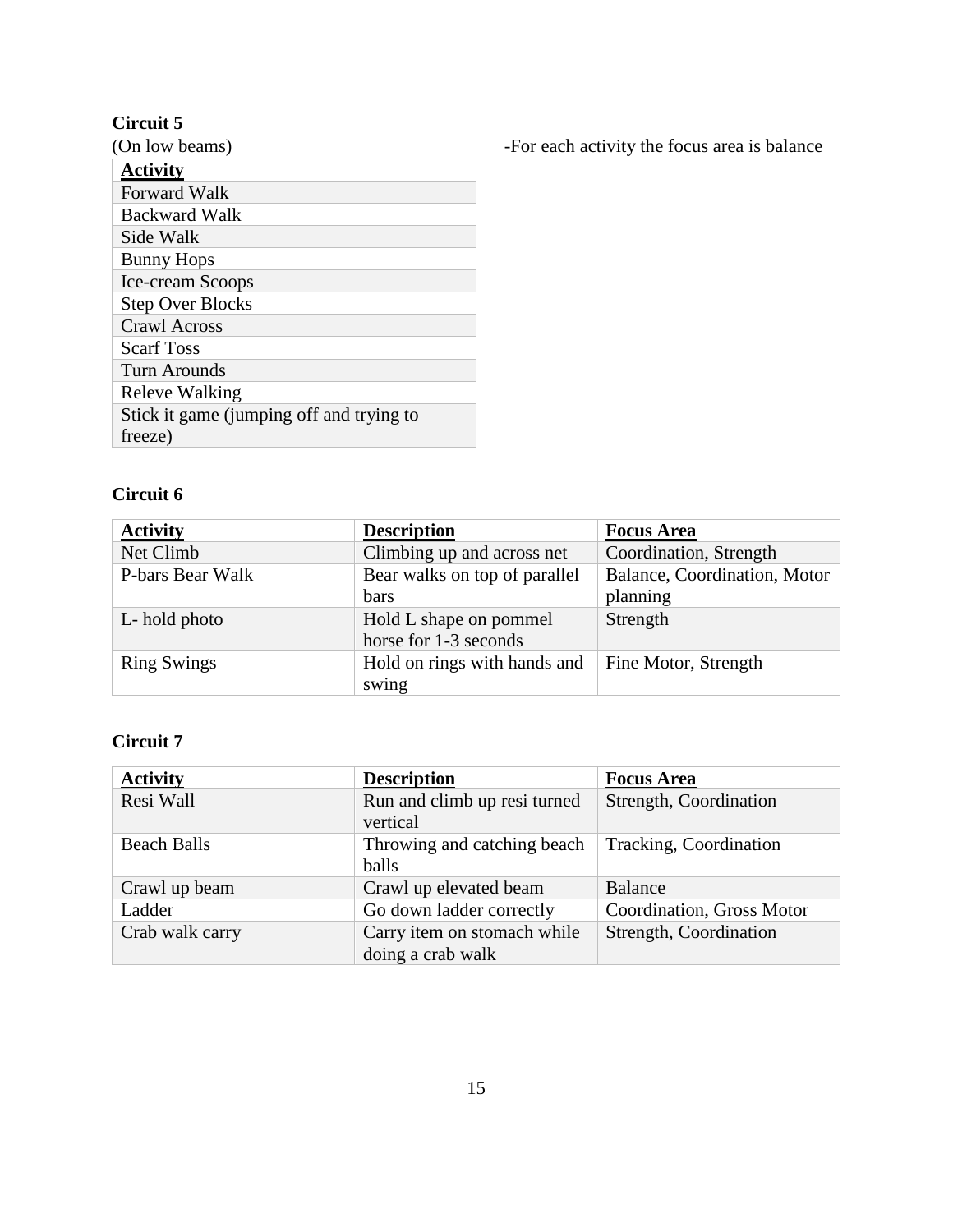| <b>Activity</b>            | <b>Description</b>                                                     | <b>Focus Area</b>                  |
|----------------------------|------------------------------------------------------------------------|------------------------------------|
| <b>Handstand Fallovers</b> | Climb to handstand position<br>and fall over to back                   | Coordination, strength             |
| <b>Forward Rolls</b>       | Forward roll down wedge or<br>on floor as able                         | Motor control, body<br>awareness   |
| Slider Walks               | Using sliders on feet or<br>hands, crawl or run with<br>hands on floor | Balance, Coordination,<br>Strength |
| <b>Simon Says</b>          | Practice static shapes and<br>positions                                | Following Instructions,<br>Memory  |

# **Circuit 9**

| <b>Activity</b>     | <b>Description</b>                                           | <b>Focus Area</b>           |
|---------------------|--------------------------------------------------------------|-----------------------------|
| Pull overs          | Stand with chin over bar and<br>run up wall or use spot pull | Strength                    |
|                     | over to front support                                        |                             |
| Side Shuffle on Bar | Walk hands across bar while<br>hanging                       | Fine motor, strength        |
| Swing and let go    | Swing on high bar and drop<br>into foam pit                  | Fine motor, strength        |
| Climb Ladder        | Climb ladder properly                                        | Gross motor, coordination   |
| Pick up leg lifts   | Lying on back pick up item                                   | Abdominal strength,         |
|                     | between feet and put in                                      | coordination, motor control |
|                     | basket on either side of feet                                |                             |

# **Potential Cognitive Benefits**

| Following Instructions (One step and multi-step) |
|--------------------------------------------------|
| Turn taking                                      |
| Confidence                                       |
| Counting                                         |
| <b>Color Recognition</b>                         |
| <b>Sensory Integration</b>                       |
| <b>Vestibular Motion Integration</b>             |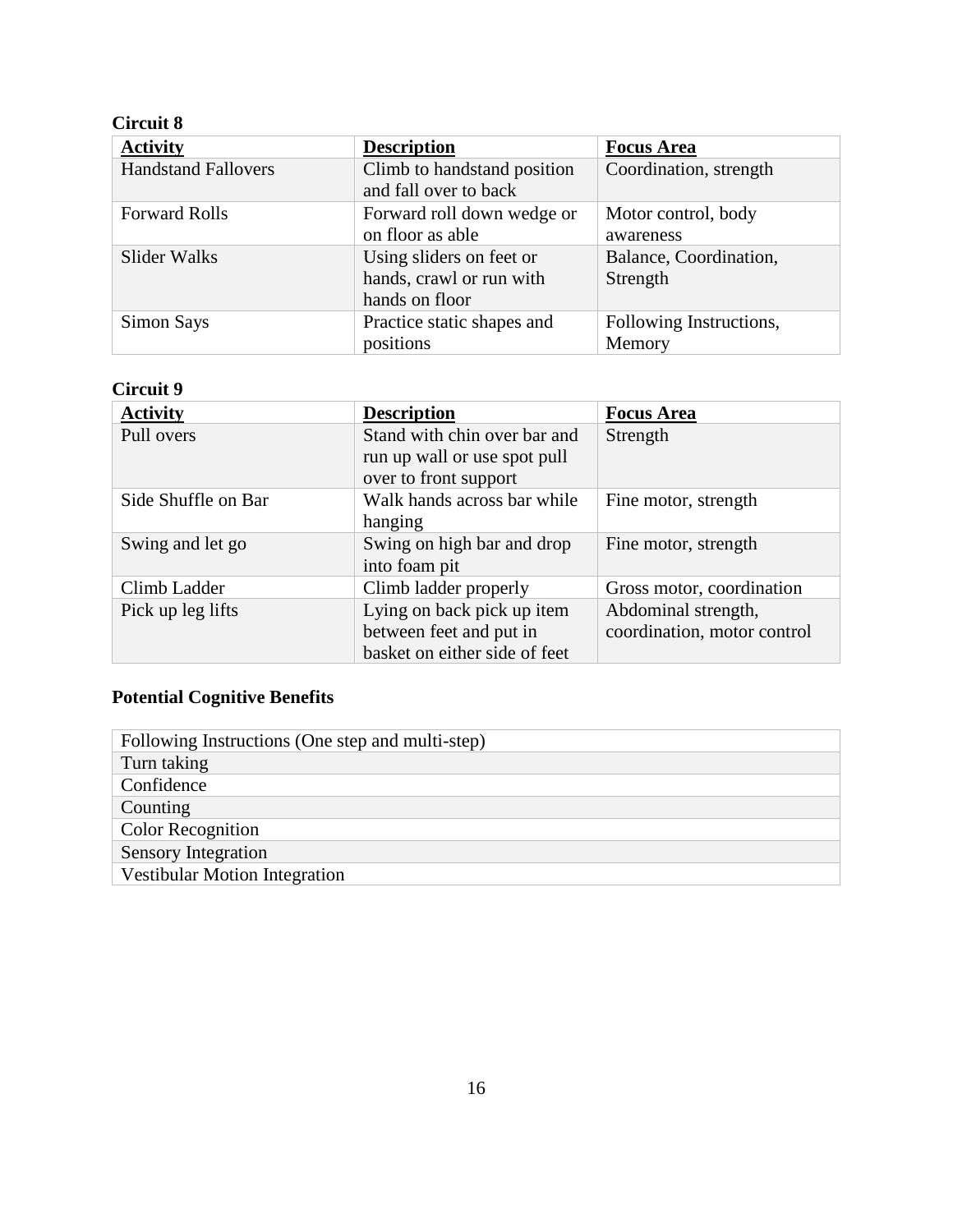#### References

- American Psychiatric Association. (2013). Developmental coordination disorder. *Diagnostic and Statistical Manual of Mental Disorders,* Fifth Edition, American Psychiatric Association. (74).
- Bois, Sarrazin, Brustad, Trouilloud, & Cury. (2005). Elementary schoolchildren's perceived competence and physical activity involvement: The influence of parents' role modelling behaviours and perceptions of their child's competence. *Psychology of Sport and Exercise*, *Elsevier*, 6, (381-397).

Center on the Developing Child at Harvard University, 2008; 2010

- Cook, Olivia & Frost, Gail & Twose, Donna & Wallman, Linda & Falk, Bareket & Galea, Victoria & Adkin, Allan & Klentrou, Panagiota. (2015). CAN-flip: A Pilot Gymnastics Program for Children With Cerebral Palsy. *Adapted Physical Activity Quarterly* (4) 349- 370.
- Glascoe, F.P. (2003). Parents' evaluation of developmental status: how well do parents' concerns identify children with behavioral and emotional problems? *Clinical Pediatrics.* 42 (2): 133-138.
- The Infants and Toddlers with Disabilities Program (Part C) of the Individuals with Disabilities Education Act (IDEA) 2004
- Park, Maitra K, Achon, Loyola E, Rincon M.Fox, M. A., & Lent, B. (1996). Effects of early intervention on mental or neuromusculoskeletal and movement-related functions in children born low birthweight or preterm: a meta-analysis*. Clumsy Children: Primer on developmental coordination disorder. Canadian Family Physician*, 42,1965–1971.